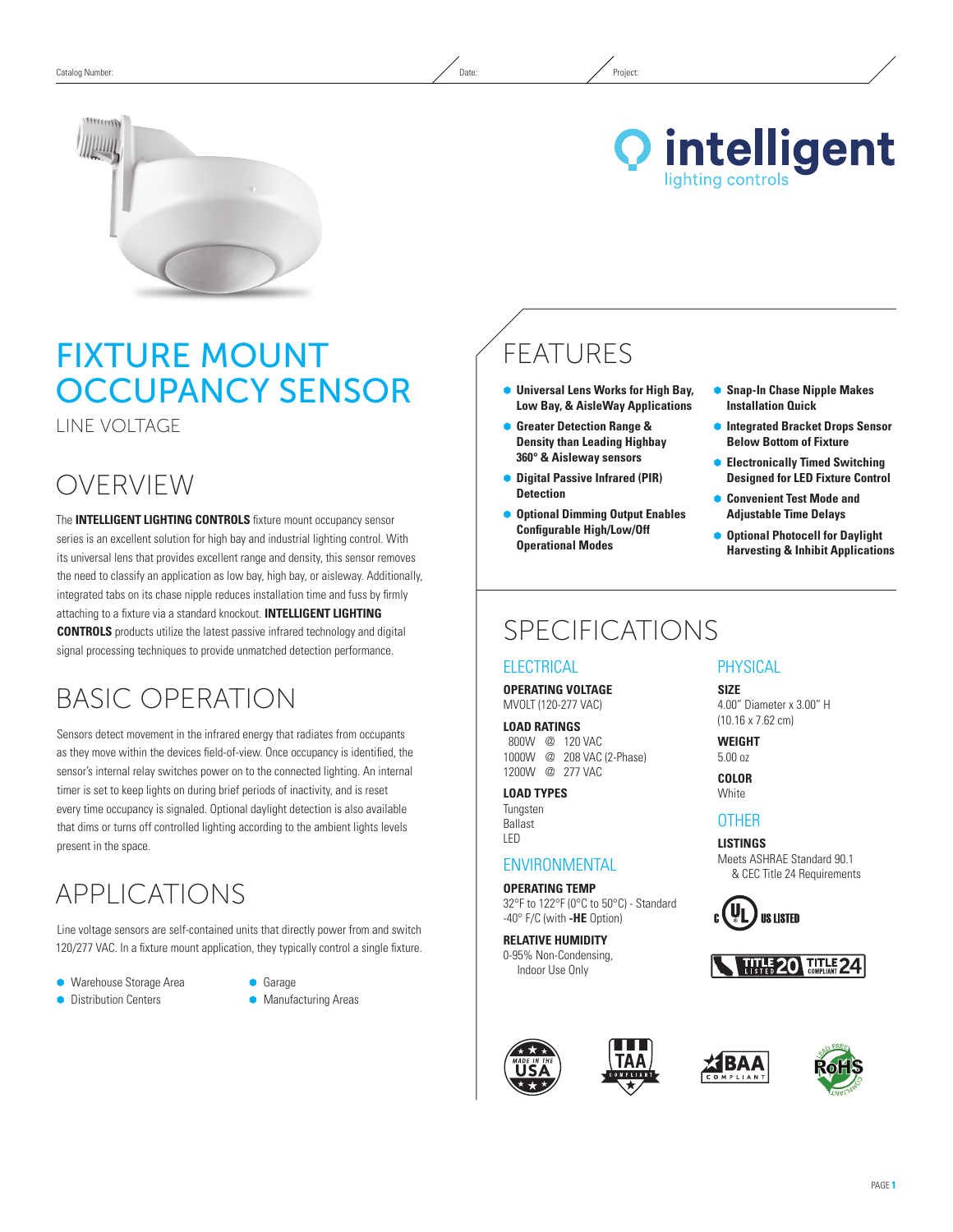## ORDERING INFO SAMPLE MODEL # ILC-SWX-501

|                    | <b>PRODUCT</b>                              |    | DETECTION              |  | COVERAGE                    |  | 0-10V DIMMING OPTIONS                                                          |                                         | <b>ENVIRONMENT</b>                                              |                     | <b>ADDITIONAL OPTIONS</b>  |                      |  |
|--------------------|---------------------------------------------|----|------------------------|--|-----------------------------|--|--------------------------------------------------------------------------------|-----------------------------------------|-----------------------------------------------------------------|---------------------|----------------------------|----------------------|--|
| ILC-<br><b>SWX</b> | Fixture Mount Sensor                        | -5 | PIR<br>PIR + Photocell |  | Highbay / Lowbay / Aisleway |  | None<br>High/Low/Off Operation<br>Daylight Harvesting<br>Night Light Operation | <b>Blank</b><br>-HL*<br>-D**<br>$-NL**$ | <b>Standard Environment</b><br><b>High Humidity Environment</b> | <b>Blank</b><br>-HE | Individual Pack<br>50 Pack | <b>Blank</b><br>-J50 |  |
|                    | *NOT AVAILABLE WITH PIR + PHOTOCELL VERSION |    |                        |  |                             |  |                                                                                |                                         |                                                                 |                     |                            |                      |  |

\*Not available with PIR + PHOTOCELL VERSION \*\*Requires PIR + Photocell version

# PHOTOCELL & DIMMING OPTIONS

### ON/OFF PHOTOCELL OPERATION

Sensors with an integrated photocell option (e.g. model ILC-SWX-511) will turn lights on/ off depending on the amount of ambient light detected. This operation makes them ideal for lighting near skylights, windows, or large bay doors.

### DAYLIGHT HARVESTING

Sensors with the daylight harvesting option (e.g. ILC-SWX-511-D) are capable of automatically controlling the level of 0-10V dimmable fixtures according to the level of detected ambient daylight. Once fully dim, by default these sensors will then turn lighting completely off if daylight levels are sufficient to maintain the desired overall lighting level. It is also configurable to have lighting stay at the full dim level and never turn off from daylight.

### HIGH/LOW/OFf OPERATION

0-10V dimmable fixtures can be controlled with a high/low/off sequence of operation by adding the High/Low option (HL). With this mode, the sensors will drop the lighting level to a low setting after the occupancy time delay expires. Then, after a second time delay, the sensor will shut the fixture off completely. Alternatively, leaving the sensor's relay disconnected will cause the fixture to stay at the full dim setting (but never turn completely off) for the duration of the unoccupied period.

### Night Light OPERATION

To enhance nighttime safety in facilities equipped with 0-10V dimmable fixtures, a NightLight operational mode (NL option) is available on sensors equipped with a daylight harvesting photocell. In this mode, fixtures will dimmed and then turned completely off during periods with sufficient daylight. However, during periods with insufficient daylight (i.e. at night) lights are held at a dimmed level during unoccupied periods (however not switched off).

### Operation Setting

#### **OPERATION SETTING (\* = default)**

- Primary Occupancy Time Delay: Test Mode, 30 sec, 5, 10<sup>\*</sup>, 15, 20, 30 min
- Secondary (Dim to Off) Time Delay: 0, 30 sec, 2.5\*, 5, 10 min
- Ã Ambient Light Threshold: Auto-Setpoint, 7 Preset Levels, Disabled
- High Trim: 10V\*, 9V, 8V, 7V, 6V, 5V
- **C** Low Trim: 0V, 1V, 2V, 3V\*, 4V, 5V
- LED Intensity: Low, High\*
- **Operational Mode (Occupancy):**
- ILC-SWX-501, SWX-511: On/Off\*
- ILC-SWX-501-HL: High/Low/Off\*, High/Low
- ILC-SWX-511-D: High/Low/Off, High/Low\*
- ILC-SWX-511-NL: High/Low/Off, High/Low\*

# Coverage Patterns

#### **Universal lens**

- Detects walking size motion or larger (e.g., forklifts)
- $\bullet$  Single lens provides detection at mounting heights from 8 ft to 40 ft +
- **•** Detection range improves when walking askew to sensor compared to directly at it
- Typical coverage radius ~1.2 x mounting height

#### **High Bay Mounting Low Bay Mounting**